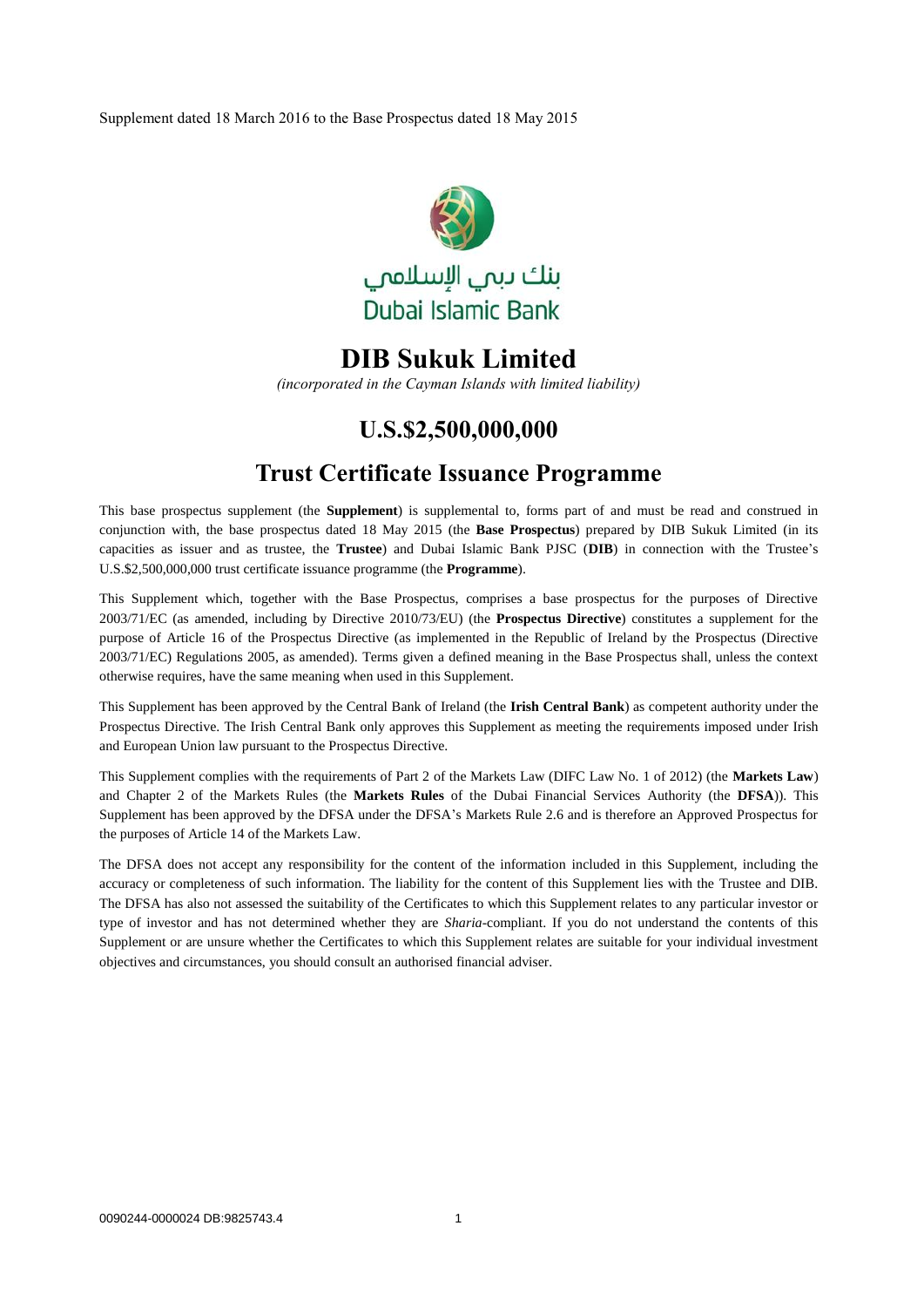### **IMPORTANT NOTICES**

Each of the Trustee and DIB accepts responsibility for the information contained in this Supplement. To the best of the knowledge of each of the Trustee and DIB (each having taken all reasonable care to ensure that such is the case) the information contained in this Supplement is in accordance with the facts and does not omit anything likely to affect the import of such information.

To the extent that there is any inconsistency between: (a) any statement in this Supplement or any statement incorporated by reference into the Base Prospectus by this Supplement; and (b) any other statement in, or incorporated by reference into, the Base Prospectus, the statements in (a) above will prevail.

Save as disclosed in this Supplement, no significant new factor, material mistake or inaccuracy relating to the information included in the Base Prospectus which is capable of affecting the assessment of the Certificates issued under the Programme has arisen or been noted, as the case may be, since publication of the Base Prospectus.

Neither this Supplement nor any other information supplied in connection with the Programme or any Certificates is: (i) intended to provide the basis of any credit or other evaluation; or (ii) should be considered as a recommendation by the Trustee, DIB, the Dealers, the Delegate or the Agents that any recipient of this Supplement should purchase any Certificates.

None of the Dealers, the Delegate or the Agents has independently verified the information contained herein. Accordingly, no representation, warranty or undertaking, express or implied, is made and no responsibility or liability is accepted by any of them as to the accuracy, adequacy, reasonableness or completeness of the information contained in this Supplement or any other information provided by DIB in connection with the Programme.

This Supplement and the Base Prospectus will be available for viewing on: (i) the website of the Irish Central Bank (*http://www.centralbank.ie*); and (ii) the website of NASDAQ Dubai (*http://www.nasdaqdubai.com*). Copies of this Supplement, the Base Prospectus and the documents incorporated by reference in either will, when published, be available, during usual business hours on any weekday (Saturdays, Sundays and public holidays excepted), for inspection at the offices of the Trustee and the Paying Agent for the time being in London, (as set out on page 167 of the Base Prospectus).

This Supplement does not constitute an offer to sell or the solicitation of an offer to buy any Certificates, by or on behalf of the Trustee, DIB, the Dealers, the Delegate or the Agents, in any jurisdiction to any person to whom it is unlawful to make the offer or solicitation in such jurisdiction. For a more complete description of restrictions on offers and sales of the Certificates described in this Supplement and the Base Prospectus, see "*Subscription and Sale*" in the Base Prospectus.

The Certificates have not been nor will be registered under the United States Securities Act of 1933, as amended (the **Securities Act**) nor with any securities regulatory authority of any state or other jurisdiction of the United States and the Certificates may not be offered or sold within the United States or to, or for the account or benefit of, U.S. Persons (as defined in Regulation S under the Securities Act (**Regulation S**)) except pursuant to an exemption from, or in a transaction not subject to, the registration requirements of the Securities Act. Accordingly, Certificates may be offered or sold solely to persons who are not U.S. persons (as defined in Regulation S) outside the United States in reliance on Regulation S. Each purchaser of the Certificates is hereby notified that the offer and sale of Certificates to it is being made in reliance on the exemption from the registration requirements of the Securities Act provided by Regulation S.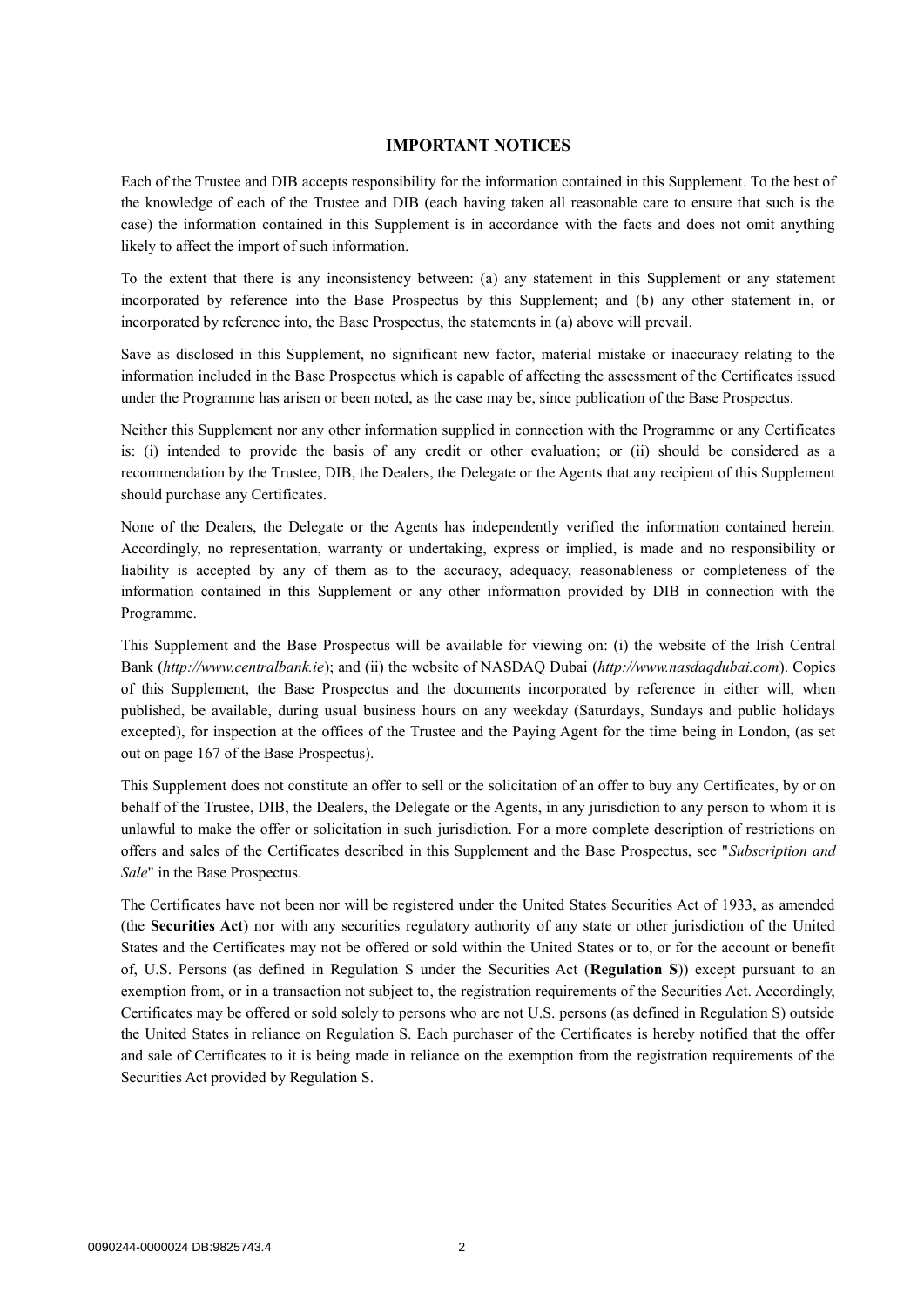### **AMENDMENTS OR ADDITIONS TO THE BASE PROSPECTUS**

With effect from the date of this Supplement the information appearing in, or incorporated by reference into, the Base Prospectus shall be amended and/or supplemented in the manner described in this Supplement. The Trustee and DIB are publishing this Supplement to update investors with respect to the following key developments that have arisen with respect to the Programme since the publication of the Base Prospectus.

# **AMENDMENTS TO THE DOCUMENTS INCORPORATED BY REFERENCE**

On 27 January 2016, DIB published the auditors' report and audited consolidated financial statements of DIB as at and for the year ended 31 December 2015.

A copy of the auditors' report and audited consolidated financial statements of DIB as at and for the year ended 31 December 2015 has been filed with the Irish Central Bank and submitted to the DFSA and are incorporated by reference in and form part of this Supplement in their entirety and, by virtue of this Supplement, form part of the Base Prospectus.

The following shall be inserted as a new paragraph (a) in the section entitled "*Documents Incorporated by Reference*" (as set out on page 30 of the Base Prospectus) and the existing paragraphs (a), (b) and (c) shall be renumbered accordingly:

"(a) the auditors' report and audited consolidated financial statements of DIB as at and for the financial year ended 31 December 2015 (available at: http://www.dib.ae/docs/investor-relation/financial-statement-dibenglish-dec-2015.pdf);".

# **AMENDMENTS TO DESCRIPTION OF DUBAI ISLAMIC BANK PJSC**

The "*Description of Dubai Islamic Bank PJSC*" section (as set out on pages 88 to 128 of the Base Prospectus) shall be amended as follows:

1. The following text shall be inserted immediately before the final row of the table entitled "*Key Senior Management*" on page 124 of the Base Prospectus:

"Mr. John Macedo ................................................................ Chief Financial Officer";

- 2. Mr. Salman Liaqat's title in the table entitled "*Key Senior Management*" on page 124 of the Base Prospectus shall be replaced with "Chief of Strategy and Investor Relations";
- 3. The following text shall be inserted immediately before the sub-section on page 126 of the Base Prospectus entitled "Mr. Salman Liaqat":

#### "**Mr. John Macedo**

Mr. Macedo was appointed as Chief Financial Officer of DIB in January 2016. Before joining DIB, Mr. Macedo was Chief Financial Officer of Saudi Hollandi Bank (Saudi Arabia) for 8 years and Director – Finance of Standard Bank (South Africa) for 7 years.

Mr. Macedo holds an Executive MBA, a Bachelor of Accounts degree (Honors with distinction), Bachelor of Accounts (Certificate in the Theory of Accounting) with distinction and is a Professional Chartered Accountant of South Africa. He has more than 21 years of experience in the area of finance and audit.";

4. The second sentence of the paragraph on page 126 of the Base Prospectus following the sub-section entitled "Mr. Salman Liaqat" shall be deleted in its entirety and replaced with the following: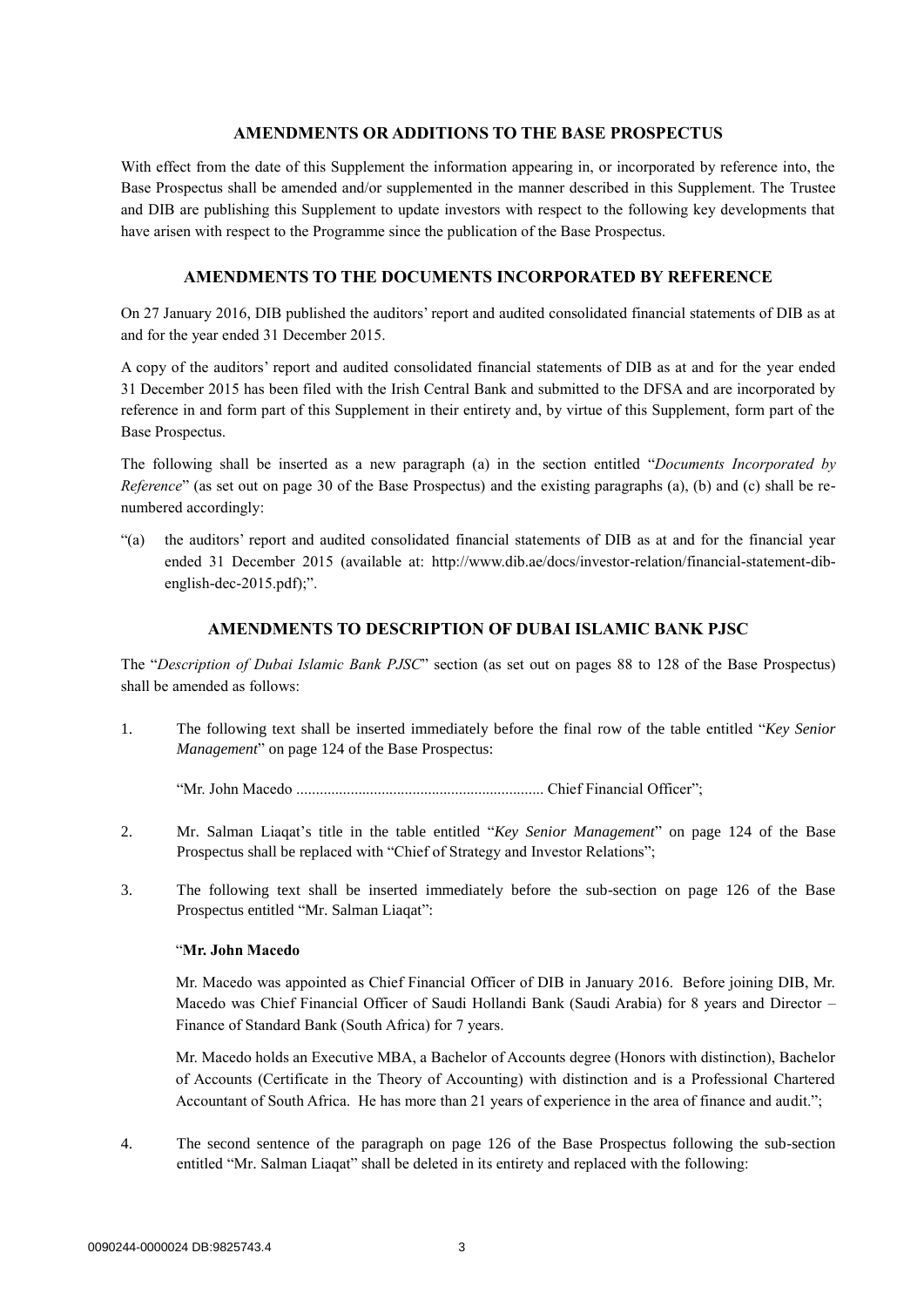"Prior to his appointment as Chief of Strategy and Investor Relations in January 2016, Mr. Liaqat served as Head of Finance at DIB since September 2012."; and

5. The following text shall be inserted immediately after the section entitled "*Employees (excludes outsourced staff)*" (as set out on page 128 of the Base Prospectus):

#### "**Recent Developments**

#### *DIB Bank Kenya*

In order to expand its business to cover East Africa, in December 2014 DIB obtained 'in principal' approval from the Central Bank of Kenya to establish a *Sharia*-compliant bank in Kenya (**DIB Bank Kenya**). DIB Bank Kenya is a wholly-owned subsidiary of DIB. Currently, staff have been hired and deployed in Kenya and physical and technological infrastructure has also been installed. DIB is now in the process of obtaining final clearances and formal approvals for the issuance of a licence from the Central Bank of Kenya to commence commercial operations in the country.

#### *Bank Panin Syariah*

In October 2015, DIB obtained "Significant Shareholder Status" from the OJK in respect of Bank Panin Syariah. Following receipt of this approval, DIB increased its stake in Bank Panin Syariah from 24.9 per cent. to 39.5 per cent. as at 31 December 2015.

#### *Tamweel*

In May 2015, DIB made an offer for the remaining shares in Tamweel and increased its stake in Tamweel from 86.5 per cent. to 91.9 per cent.

#### *AGM Approval for Rights Issue*

On 1 March 2016, the annual general meeting of the shareholders of DIB approved an increase in the paid-up capital of DIB, up to a maximum amount of AED 988,437,777, through issuance of up to 988,437,777 new shares at a nominal value of AED 1 each. The new shares will be issued at a discount to the market price at the time of issuance (subject to approval of the SCA, and any other relevant competent regulatory authorities, of the method for determining the issuance price of the new shares). The annual general meeting also authorised DIB's Board of Directors to take all necessary actions to determine the amount, timing and details of the capital increase (which may either be completed by way of a single issuance or through a series of issuances) and to seek the required approvals from the relevant competent regulatory authorities.

Each existing shareholder of DIB will have a priority right entitling them to a maximum of one new share for every four existing shares held, so that the maximum paid-up capital of DIB will increase from AED 3,953,751,107, at present, to AED 4,942,188,884.

The annual general meeting of the shareholders of DIB also approved an increase in DIB's authorised capital to AED 7,907,502,214, which is equal to twice DIB's existing paid-up share capital of AED 3,953,751,107.".